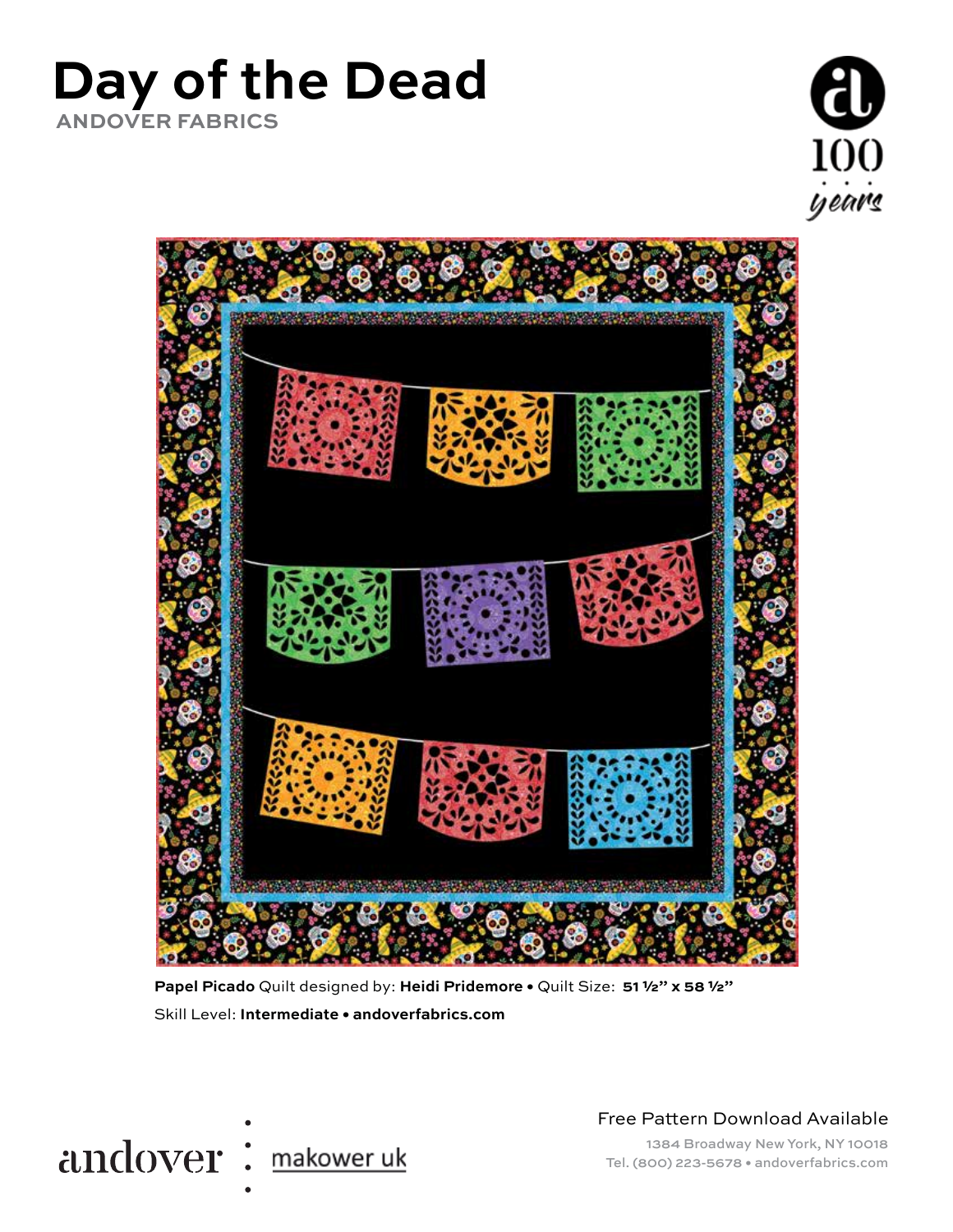# **Papel Picado**

 $100$  years

Featuring Andover Fabrics new Collection: Day of the Dead Quilt designed by Heidi Pridemore of The Whimsical Workshop

Quilt finished 51 ½" x 58 ½"

### **Cutting Directions**

## **Note: Read assembly directions before cutting**

**patches.** Borders are cut to exact length required plus ¼" seam allowance. WOF designates the width of fabric from selvedge to selvedge (approximately 42" wide).

| <b>Fabric A</b> | Cut (1) $45\frac{1}{2}$ " x 38 $\frac{1}{2}$ " WOF strip.                                                                                                                                                                                                                                               |  |  |
|-----------------|---------------------------------------------------------------------------------------------------------------------------------------------------------------------------------------------------------------------------------------------------------------------------------------------------------|--|--|
| <b>Fabric B</b> | See instructions to cut (1) Banner #1.<br>See Instructions to cut (2) Banner #2's.<br>Cut (6) $2\frac{1}{2}$ " x WOF strips for the<br>binding.                                                                                                                                                         |  |  |
| <b>Fabric C</b> | See instructions to cut (1) Banner #1.<br>See Instructions to cut (1) Banner #2.                                                                                                                                                                                                                        |  |  |
| <b>Fabric D</b> | See instructions to cut (1) Banner #1.<br>See Instructions to cut (1) Banner #2.                                                                                                                                                                                                                        |  |  |
| <b>Fabric E</b> | See instructions to cut (1) Banner #1.                                                                                                                                                                                                                                                                  |  |  |
| <b>Fabric F</b> | Cut (3) $1\frac{1}{4}$ " x WOF strips. Sew the<br>strips together end to end with<br>diagonal seams and cut<br>(2) $1\frac{1}{4}$ " x $47\frac{1}{2}$ " strips.<br>Cut (2) $1\frac{1}{4}$ " x 42" WOF strips.<br>See instructions to cut $(1)$ Banner #1.                                               |  |  |
| <b>Fabric G</b> | Cut (3) $1\frac{1}{2}$ " x WOF strips. Sew the<br>strips together end to end with<br>diagonal seams and cut<br>$(2)$ 1 $\frac{1}{2}$ " x 45 $\frac{1}{2}$ " strips.<br>Cut (2) $1\frac{1}{2}$ " x 40 $\frac{1}{2}$ " WOF strips.                                                                        |  |  |
| <b>Fabric H</b> | Cut (3) $5\frac{1}{2}$ " x WOF strips. Sew the<br>strips together end to end with<br>diagonal seams and cut<br>$(2) 5\frac{1}{2}$ " x 49" strips.<br>Cut (3) $5\frac{1}{2}$ " x WOF strips. Sew the<br>strips together end to end with<br>diagonal seams and cut<br>$(2) 5 \frac{1}{2}$ " x 52" strips. |  |  |
| <b>Backing</b>  | Cut(2) 67" x WOF strips. Sew the<br>strips together and trim to make                                                                                                                                                                                                                                    |  |  |

(1) 60" x 67" backing.

#### **Fabric Requirements**

|                 |            | Yardage              | Fabric      |
|-----------------|------------|----------------------|-------------|
| <b>Fabric A</b> | background | $1\frac{1}{3}$ yards | CS-10 Black |
| <b>Fabric B</b> | applique,  | $\frac{7}{8}$ yard   | 9819-E      |
|                 | binding    |                      |             |
| <b>Fabric C</b> | applique   | $\frac{1}{3}$ yard   | 9819-Q      |
| <b>Fabric D</b> | applique   | $\frac{1}{3}$ yard   | 9819-G      |
| <b>Fabric E</b> | applique   | $\frac{1}{3}$ yard   | 9819-P      |
| <b>Fabric F</b> | applique,  | $\frac{5}{8}$ yard   | 9819-T      |
|                 | border     |                      |             |
| <b>Fabric G</b> | border     | $\frac{1}{3}$ yard   | 9820-K      |
| <b>Fabric H</b> | border     | $1\frac{1}{8}$ yards | 9817-K      |
| <b>Backing</b>  |            | 4 yards              | 9818-K      |
|                 |            |                      |             |

#### **Making the Quilt**

#### **1. Block Assembly**

Using your favorite method for embroidery, refer to Diagram 1 and embroider (3) white lines onto the  $38\frac{1}{2}$ " x 45 $\frac{1}{2}$ " Fabric A rectangle to make (1) Unit 1 rectangle.



Diagram 1

- **2.** Following the manufacturer's instructions, trace the listed number of each template onto the paper side of the fusible web. Roughly cut out each banner about 1/8" outside the outer edge.
- **3.** Press each template onto the wrong side of the fabrics as listed on the templates. Cut out each template on the drawn lines. *Note: The gray areas on the templates are to be cut out.*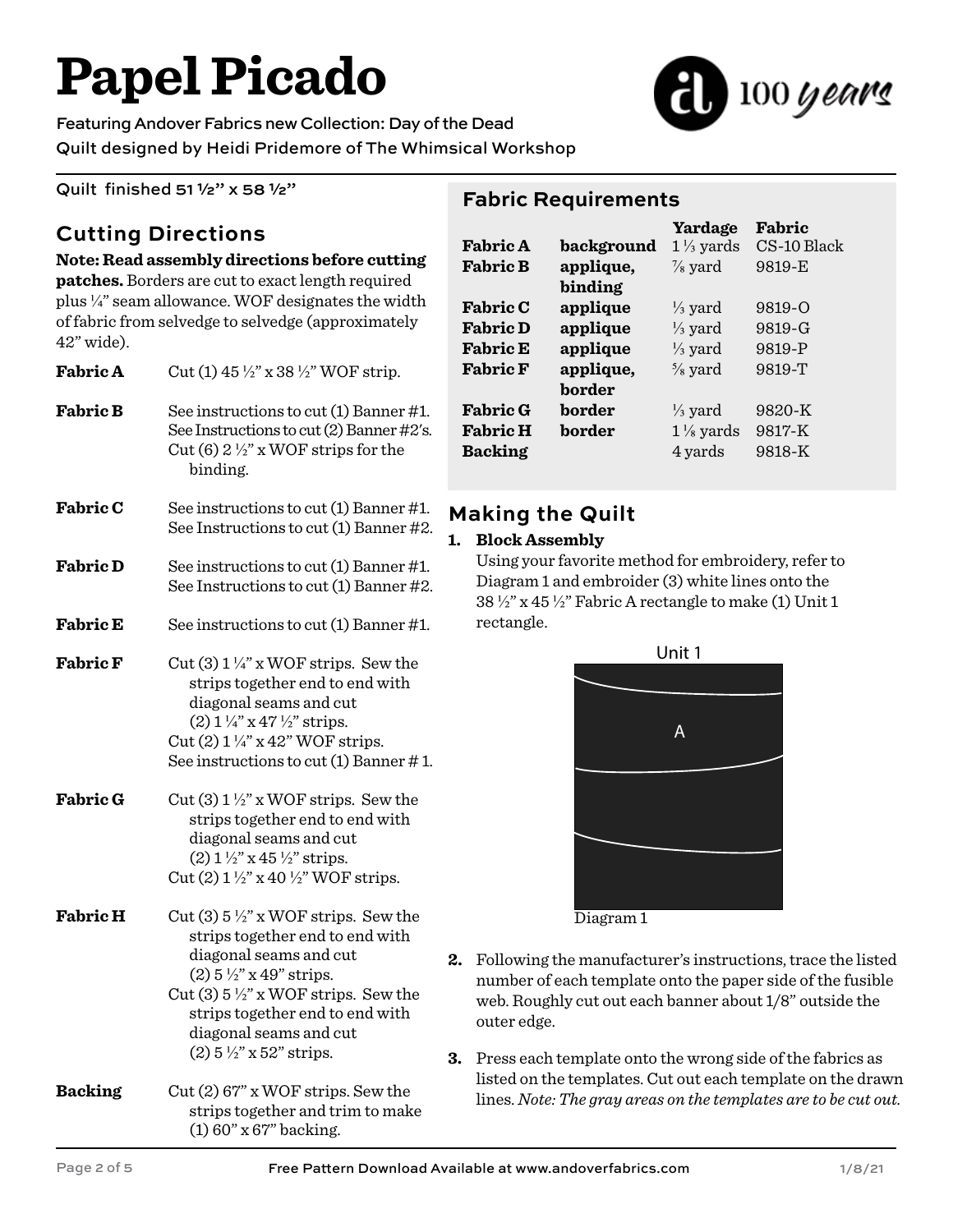## **Papel Picado**

**4.** Refer to Diagram 2 to arrange and press (1) Fabric B Template 1 onto the Unit 1 rectangle.



- **5.** Finish the raw edges of each shape with a decorative stitch such as a buttonhole or satin stitch.
- **6.** Repeat Steps 4-5 and refer to Diagram 2 for component identification, placement and orientation to add the other banners onto the Unit 1 rectangle to make the Center Block.

#### **Quilt Top Assembly**

#### *(Refer to the Quilt Layout when assembling the quilt top.)*

- **7.** Sew (1)  $1\frac{1}{2}$  x 45  $\frac{1}{2}$  Fabric G strip to each side of the Center Block. Sew (1)  $1\frac{1}{2}$ " x 40  $\frac{1}{2}$ " Fabric G strip to the top and to the bottom of the Center Block.
- **8.** Sew (1)  $1\frac{1}{4}$  x 47  $\frac{1}{2}$  Fabric F strip to each side of the Center Block. Sew  $(1) 1 \frac{1}{4}$ " x 42" Fabric F strip to the top and to the bottom of the Center Block.
- **9.** Sew (1) 5 ½" x 49" Fabric H strip to each side of the Center Block. Sew (1)  $5\frac{1}{2}$ " x 52" Fabric H strip to the top and to the bottom of the Center Block to make the quilt top.

#### **Finishing the Quilt**

- Layer and quilt as desired. **10.**
- **11.** Sew the (6) Fabric B binding strips together, end to end with a 45-degree seams, to make the binding. Fold this long strip in half lengthwise with wrong sides together and press.
- **12.** Bind as desired.

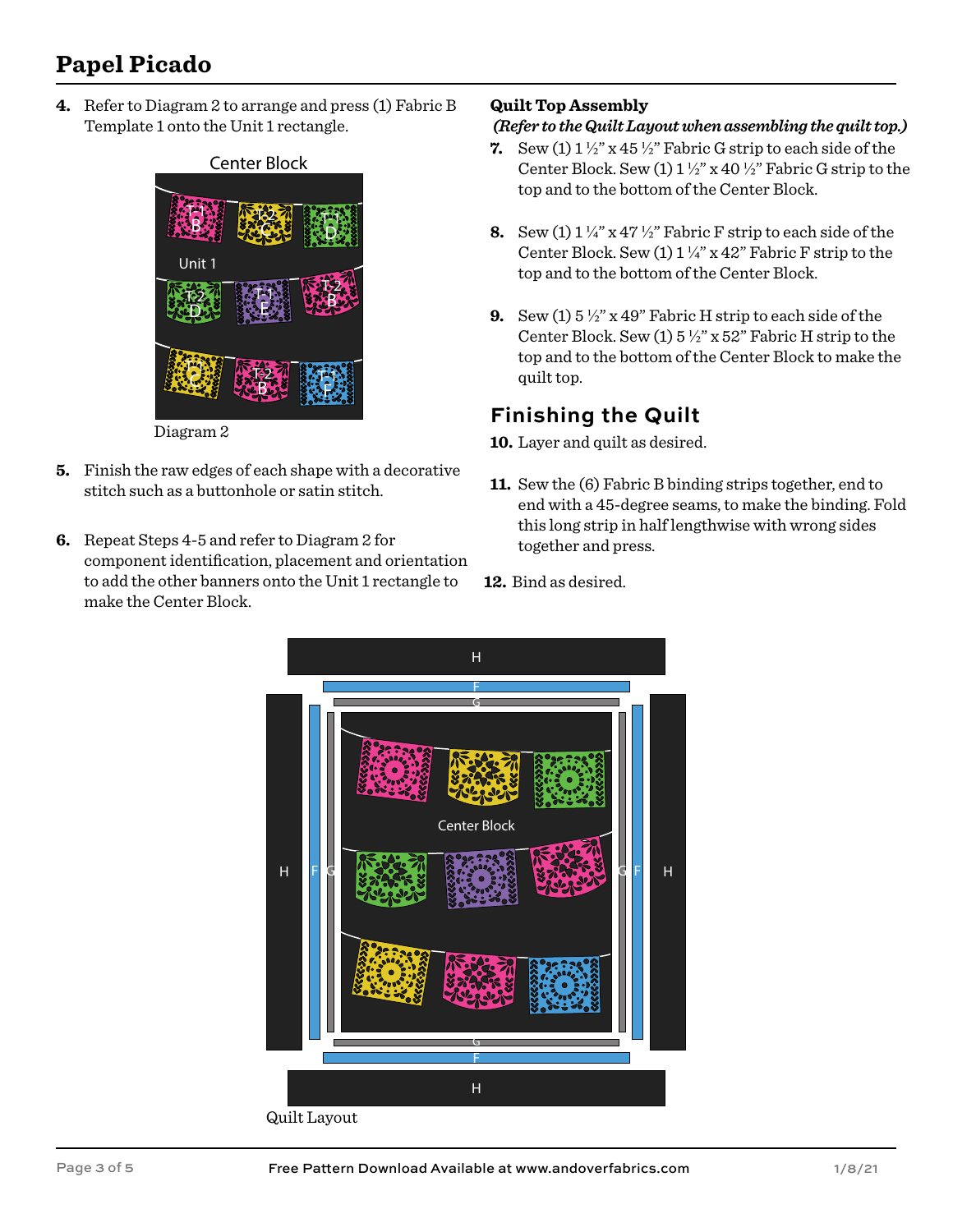## **Papel Picado**